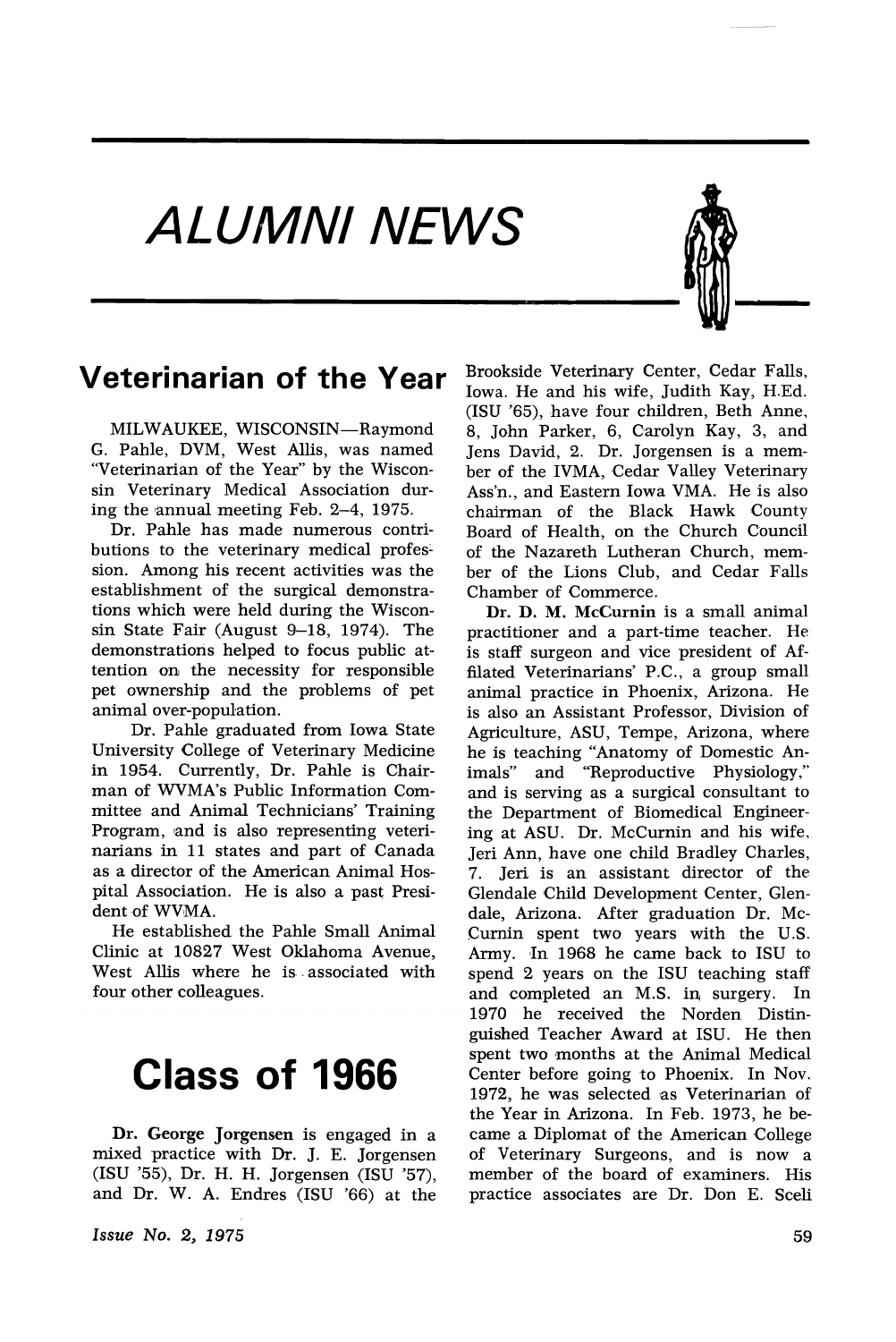### **Answer to IIWhat's Your Radiographic Diagnosis?"**

**"Bone Cyst" Distal end P-1. No Treatment.**

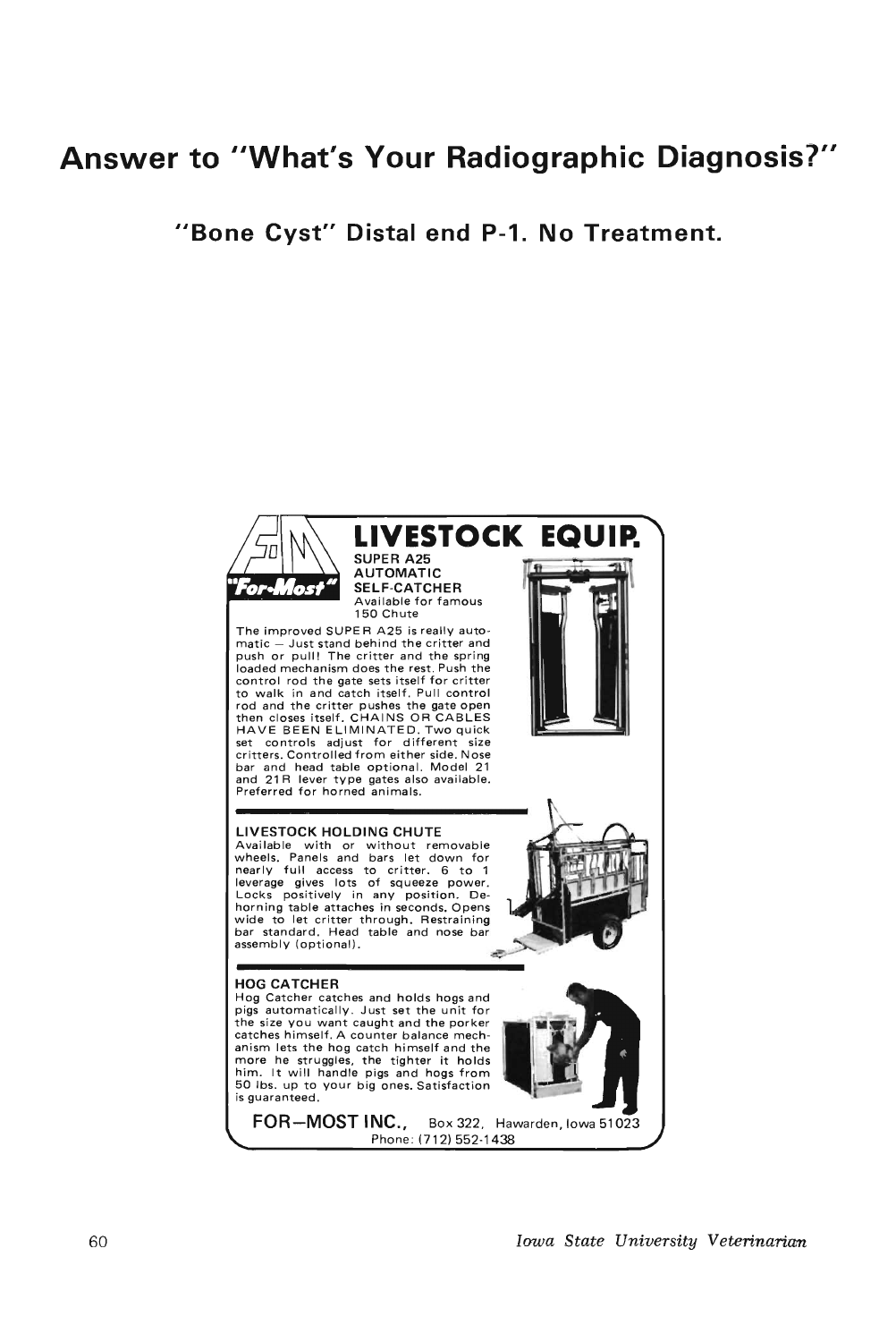(LSU '44), Dr. Ralph Slusher (OSU '54), Dr. Mary C. Hawes (OSU '70), Dr. Mark Trueblood (WSU '74).

Dr. Mervyn H. Daehler is engaged in a small animal practice with Dr. R. Giniotis (Lithuania '42) and Dr. J. Krzaczynski (Minn. '67) at the Beach Park Animal Hospital, Waukegan, Illinois. He and his wife, Rebecca, have three children, Jennifer, 6, Cristina, 4, and Deborah, 2. Rebecca is a past president of the Chicago Veterinary Medical Ass'n. Auxillary. Dr. Daehler has been in the present practice for the past eight years and is a member of the Lake County Veterinary Medical Society, Chicago VMA, Illinois VMA, AA-HA, and AVMA. He is past president of the Lake County Veterinary Medical Society, on the Executive Board of the Chicago VMA, and on the Church Council of St. Paul's Lutheran Church in Waukegan.

Dr. W. L. Hilleman is engaged in a primarily dairy practice with Dr. F. J. Bradford (CSU '48), Dr. V. F. Bradford (CSU '48), Dr. M. J. Bradford (ISU '74) at the Shireman Veterinary Clinic, Richland Center, Wisconsin. Dr. Hilleman and his wife, Judy, have four children, Patrick, 6, Jill, 5, Susie, 4, and Steven, 1. After graduation Dr. Hilleman entered the U.S. Army in Aug. '66. He spent thirteen months in Korea treating sentry dogs along the DMZ, followed by six months as Post Veterinarian at Fort Leavenworth, Kansas and also Prison Veterinarian. After leaving the service in 1968 he returned to Richland Center, Wisconsin. He is a member of the AVMA, WVMA, Southwest Wisconsin VMA and a member of the Parish Council St. Mary's Richland Center.

Dr. J. Pete Schroeder is involved in a mixed practice, 75% small and exotic and  $25\%$  equine with Dr. Dave Martin (Davis '66). Dr. Schroeder, his wife Carolyn, and their two children, Matthew, 9, and Erik, 6, live on a bluff overlooking the Pacific Ocean. He is President of an environmental group that has preserved an 800 acre lagoon as a regional park and wildlife preserve. Dr. Schroeder is also a member of the AVMA, AAHA, AAEP, San Diego County Veterinary Medical Ass'n., International Ass'n. of Aquatic Animal Practitioners, Wildlife Disease Ass'n., San Diequito Citizens' Planning Group, San Elijo Alliance-Pres., Solano Beach Chamber of Commerce-Director, Rotary Club, San Diequito Boys' Club Director, and Citizens Advisory Committee to San Onofre State Park. He also spends one afternoon a week at Sea World Lab and has gone on many collecting trips for aquatic animals. He is also on call for the Physiological Research Lab of Scripps' Institute of Oceanography. Dr. Schroeder has spent two months in Antartica and written many journal articles about seals and penguins.

Dr. John Laurie is in a small animal practice in 'a small town south of Buffalo, New York. The practice is a three man corporation, the other partners being Cornell graduates. He and his wife, Anita, have a girl Beth, 2, and a baby due in May. Dr. Laurie is a member of the Ni agra Frontier Vet. Med. Society-Board Member, Buffalo Academy of Vet. Med.-Vice Pres., Animal Birth Control Society-Board of Directors, Boy Scouts, and Buffalo Boat Racing Ass'n.-Vice Pres.

Dr. R. F. Nachreiner is currently teaching and doing research at Auburn University, Auburn, Alabama. He and his wife, Mary Lou, have three children, Sara, 5, Rachel, 3, and John, 2. After graduation Dr. Nachreiner joined the Air Force and was stationed in, Izmer, Turkey from 1966-1968. From 1968-1972 he obtained his M.S. and Ph.D. degrees at the University of Wisconsin. He is now teaching Endocrinology and Reproductive Physiology. He is doing research in Swine Agalactia, PSS and PSE problems in swine, and thyroid function in the canine.

Dr. John E. Amdor constructed and 'Opened his own mixed animal clinic in Massena, Iowa, in 1974. Dr. Amdor and his wife, Joyce, are the parents of three children, John, 9, Julie, 7, and Jason, 1. In addition to membership in the AVMA, ,IVMA, AABP, AASP, Iowa Academy, and SW Iowa VMA, Dr. Amdor served on the Massena City Council from 1968 (Mayor Pro Tem) to  $1972$ .

Dr. Loren Appel is presently engaged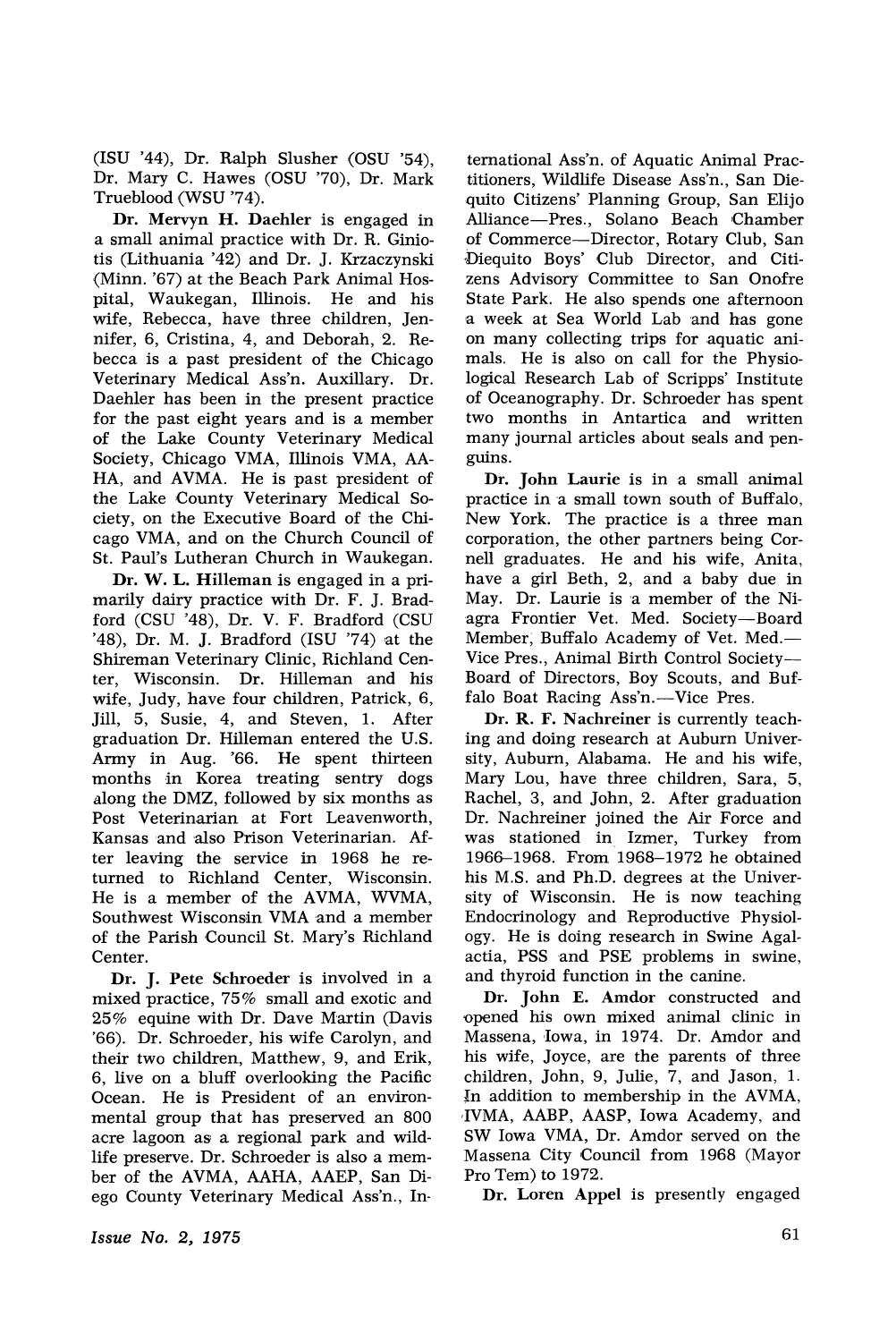in mixed practice in Lynden, Washington with three associates, Dr. Vern Pederson, Dr. Dave Hardman, and Dr. Virginia Streets, all alumni of Washington State University. Dr. Appel and his wife, Katie, have three children, Nelson, 6, Jamie, 4, and Eric, 2. Since his graduation., Dr. Ap- 'pell has spent two years on the Iowa State faculty and three years at the University of Minnesota where he earned the M.S. degree in Theriogenology. He then practiced for a year in Bellvue, Washington, with Dr. James Foster (ISU '54). Dr. Appell is a member of the AVMA, Washington State VMA, AABP, and the American Veterinary Society for the Study of Breeding Soundness.

Dr. H. David Clayton is active in small animal practice and owner of the Glen Ellyn Animal Hospital, Glen Ellyn, Illinois. His associate, Dr. John O. Harris, was graduated from the Uinversity of Illinois in 1958. Dr. Clayton and his wife, Kay, have a son, David Antoin,  $4\frac{1}{2}$ , and a daughter, Susan, 2. The Clayton family are members of the First United Methodist Church in Glen Ellyn. Dr. Clayton is active in the local Chamber of Commerce and will serve as the 1975-76 President of the Glen Ellyn Rotary Club. He is also president and consultant to the International Surgical Supply Company, which distributes instruments worldwide for the veterinary and medical professions, and consultant to the Good Samaritan Medical Hospital in Downer's Grove, Illinois, which is scheduled for completion in 1976. His membership in veterinary medical associations includes the DuPage County VMA, Chicago VMA, Illinois State VMA, and the AVMA.

Dr. Myron Hinrichs has been involved with a 90% equine and 10% bovineeaprine practice in Novato, California, since 1970. His partner is Dr. James Steere, University of California at Davis, 1956. Dr. Hinrichs also served with the U.S. Army Special Forces, "Green Berets," during a  $2\frac{1}{2}$  year tour of duty in the Orient.

# *best wishes and congratulations* to the *class of 1975*

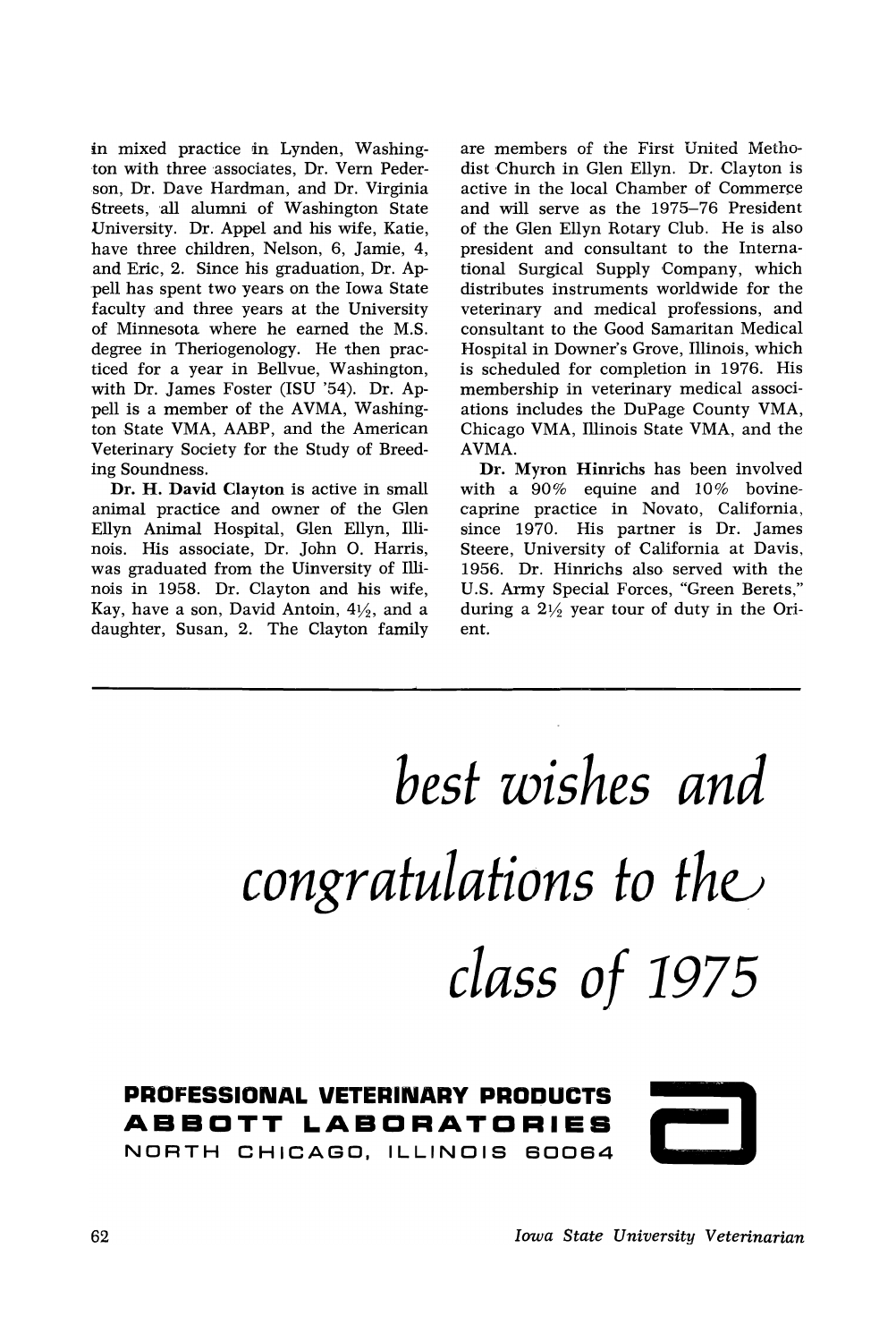Dr. Norman E. Hutton, Assistant Dean of the College of Veterinary Medicine, Iowa State University, has been active in local, state and national associations. He is presently a member of the AVMA Con-,tinuing Education Advisory 'Committee and will serve as Secretary for the 1976 Congress of the International Pig Veterinary Society. Dr. Hutton and his wife, Shirley, have two sons, Dennis, 21, and Gordon, 19, who are both students at Iowa State University.

Dr. Robert Kraai practices on large ani mals in Sioux Center, Iowa. His partners are Dr. E. L. Boote, ISU, and Dr. Roy .Nielsen, Jr., Kansas State. Dr. Kraai and his wife, Kay, are the parents of two sons, Scott, 8, and Jeff, 6, and twin 4-year-old rdaughters, Jany and Jodi.

Dr. Larry T. Mallicoat is engaged in an equine practice in Moline, Illinois. Dr. Mallicoat 'and his wife, Ginny (B.S. ISU 1965), are the parents of Christofer, 4, and Jennifer, 1. His interests include breeding, raising, and training race horses.

Dr. Ronald D. Niedfeldt has been a member of a mixed practice in Whitewater, Wisconsin, for the past  $6\frac{1}{2}$  years. His associates are Dr. L. C. Allenstein (ISU 1950), Dr. E. F. Engel (MSU 1955), and Dr. D. R. Hornickel (Illinois '74). Following his graduation Dr. Niedfeldt spent two years with the U.S. Army, including one year in Vietnam; since his release he has been in Whitewater. His professional activities include membership in the Rock Valley VMA, Wisconsin VMA, AVMA, AABP, and the American Animal Hospital Association. Dr. Niedfeldt has also served as a member of the Board of Trustees and past president of St. John's Evangelical Lutheran Church. Dr. Niedfeldt and his wife, Janet, have three sons, Mark, 8, Daniel, 5, and David, 3.

Dr. Richard Schwabe has been active in a mixed practice in Breda, Iowa since his graduation, in partnership with Dr. E. R. Henning (ISU '43) and Dr. R. M. Carpenter (ISU '74). His wife, Margaret, is the director of nurses at the Carroll Health Center, and their children are Steve, 19, serving with the U.S. Army in Germany, Jan, 18, a student nurse at Viterbo College in LaCrosse, Wisconsin, Jeri, 16, and Ann. 7. Dr. Schwabe is a member of the Breda Town Council and a member of his church's financial committee.

Dr. William D. Hoefle is now an Assistant Professor at the ISU Small Animal Hospital specializing in Orthopedic Surgery. He has done a lot of research in compression bone plating and total hip prosthesis. Before returning to ISU in 1970 Dr. Hoefle was in a six man small animal hospital in Hollywood, Florida. In 1974 he received an M.S. degree in Veterinary Clinical Sciences. He and his wife, Judy, have two children, Billy, 5, and Paige, 3.

Dr. Donald D. Draper is currently an Asosciate Professor in the Department of Veterinary Anatomy, Pharmacology, and Physiology at Iowa State University. Dr. Draper has developed a new neurosciences course for the professional curriculum which encompasses neuroanatomy, neurophysiology and some clinical neurology. Dr. Draper is also responsible for graduate courses in neuroanatomy and neurophysiology. He has been active in innovative teaching methods in the veterinary curriculum, and has several active research projects including work on spinal dysraphism in dogs and a study on the effects of lead on the behavior and immune response of dogs. Prior to returning to Iowa State in 1971, Dr. Draper obtained a Ph.D. degree from the University of Missouri, Columbia, Missouri. He is a member of the AVMA, World Association of Veterinary Anatomists, American Association of Veterinary Anatomists, American Association of Veterinary Neurologists, American Association of Veterinary Medical Colleges, Phi Zeta, Gamma Sigma Delta, Sigma Xi, and Omega Tau Sigma. In his free time, Dr. Draper shows dogs in field trials and bench shows. His wife, Dianne, is an Assistant Professor in the Department of Child Development at Iowa State. They have one daughter, Kirsten, 4.

Dr. James R. Schilling spent two years after graduation at the Animal Medical Center in New York City, after which he was engaged in private practice in Nutley,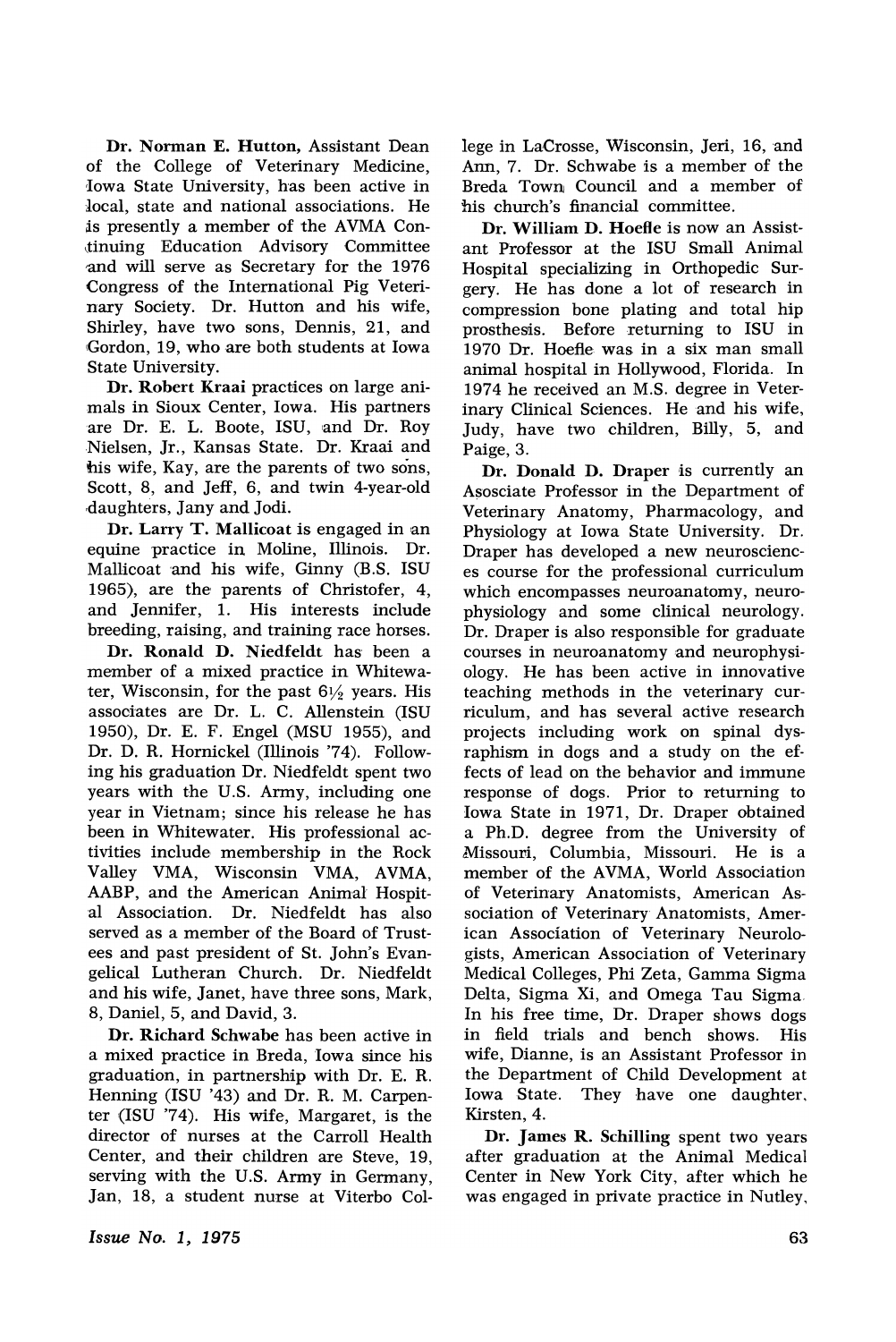New Jersey for two years. He then joined Dr. Sam Vainisi (ISU '59) in Green Bay, Wisconsin. After one year he started his own mobile small animal practice covering Door and Kewaunee Counties. He also worked with Dr. George Metzger (ISU '65) for two years before incorporating their practices in November 1973 to include the new Bay East Animal Hospital of Green Bay, Wisconsin. Dr. Schilling's mobile pet practice is now in a new custom-built 28-foot, fifth-wheel. He and his wife, Barbara (ISU '67), and their children, Jennifer Lynn, 5, and Paul Franklin, 2, reside on a small farm near Luxemburg, Wisconsin, which is twelve miles from Green Bay.

Dr. Larry D. Mahr is presently involved in a private mixed practice of which half is dairy and half is small animal and equine. Upon graduation, he served as a Captain with the U.S. Army Veterinary Corps in New Orleans, Louisiana for two years and in Viet Nam for one year. In 1969, Dr. Mahr worked in a mixed practice in Fond du Lac, Wisconsin, after which he initiated a mixed practice in Oregon, Wisconsin in 1970, and practiced solo for two years. Dr. James Orvick (ISU '72) became an associate in 1972 and a full partner in 1973. Dr. Mahr is a current member and past president of the Dane County VMA, a member of the Rock Valley VMA, and of the program committee of Wisconsin VMA. He also holds a membership in the Iowa VMA, Wisconsin Association of Equine Practitioners, American Association of Bovine Practitioners and AVMA. Dr. Mahr is the treasurer of the Rotary Club, and two-year secretary of his church's men's club. He is also a trustee of the church board. He and his wife, Donna (ISU '65), have four children, Nathan, 7, Natalie, 7, Laura, 6, and Matthew, 2.

Dr .Robert E. Wise, his wife, Trudy, and their three children, Richard ,10, Alan,  $6\frac{1}{2}$ , and Kathleen,  $2\frac{1}{2}$ , have lived in Elgin, Illinois since graduation. Dr. Wise's work involves a private equine practice which is mostly harness, track, and stable. He is active in the Illinois State VMA and is the secretary-treasurer of the Kane

County Veterinary Association. Community activities include participation in the YMCA Indian Guide program, and membership on the Men's Club Board of the First United Methodist Church of Elgin and in the Kiwanis Club.

Dr. Robert Terry is engaged in a mixed practice, primarily large animal, in Thornton, Iowa. He and his wife, Dora Lee, are the parents of four children, Gerilynn, 15, Lise Jo, 10, Christopher, 7, and Troy, 5. Dr. Terry is serving in his sixth year as a city council member, is active in Lions and Investors clubs and is a member of the Thornton Development Club. He has served as secretary, treasurer, and president of the Upper Iowa Veterinary Medical Association, of which he is a current member. In July, 1966, he entered a partnership with Dr. Delmar Diercks (ISU '56). Dr. Mike Fredericks (ISU '68) joined them in 1969 in a three-man practice which continued until the end of 1974. Dr. Terry is currently in partnership with Dr. Mike Fredericks, who resides in Clear Lake, Iowa. Offices are maintained in both communities.

Dr. Robert A. Beecher is practicing with Dr. Thomas H. White (ISU '58) in a mixed practice in Cascade, Iowa. He and his wife, Etta Marie, have two children, Lara Angelique, age 7, and Russell Anthony, age 5. Dr. Beecher belongs to the AVMA, IVMA, Dubuque County Veterinary Medical Society, Eastern Iowa VMA, AASP, and AAEP. He has been on the city council for six years and is an A.E.R.C. and N.A.T.R.C. Judge.

Dr. Robert E. Froelich is in a small an- ·imal practice in Grafton, Wisconsin. Since graduation he has spent two years in the U.S. Army, one year interning at Purdue and the remaining time in private practice. Dr. Froelich is a member of local, state and national VMA, AAHA, and is active in church and community activities. He and his wife, Virginia, have two children, Karen, age 6 and, Andrew, age 2.

Dr. Steven L. Meier is engaged in a small animal practice with Dr. Ralph Hunt (Purdue '66) and Dr. Dennis Nyren (ISU '72) in Wilton, Connecticut. Upon